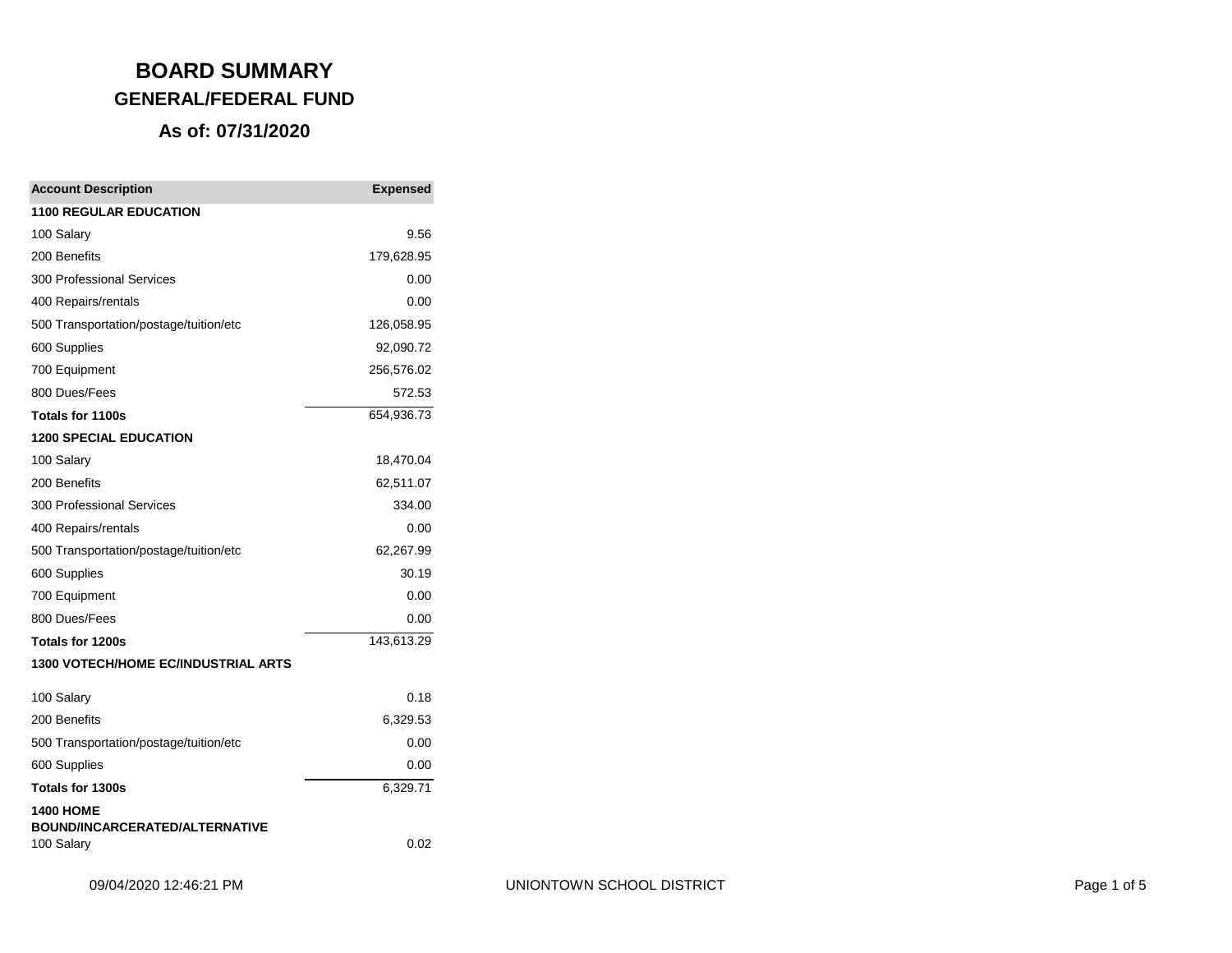| 200 Benefits                           | 668.87    |
|----------------------------------------|-----------|
| 500 Transportation/postage/tuition/etc | 0.00      |
| Totals for 1400s                       | 668.89    |
| <b>1500 NONPUBLIC SCHOOL PGM</b>       |           |
| 700 Equipment                          | 0.00      |
| Totals for 1500s                       | 0.00      |
| <b>2100 GUIDANCE/PSYCHOLOGIST</b>      |           |
| 100 Salary                             | 11,836.44 |
| 200 Benefits                           | 20,163.93 |
| <b>300 Professional Services</b>       | 4,277.78  |
| 400 Repairs/rentals                    | 0.00      |
| 500 Transportation/postage/tuition/etc | 0.00      |
| 600 Supplies                           | 0.00      |
| Totals for 2100s                       | 36,278.15 |
| 2200 LIBRARY/CURRICULUM/BOARD/TAX      |           |
| 100 Salary                             | 10,656.54 |
| 200 Benefits                           | 14,999.44 |
| <b>300 Professional Services</b>       | 912.16    |
| 400 Repairs/rentals                    | 0.00      |
| 500 Transportation/postage/tuition/etc | 0.00      |
| 600 Supplies                           | 295.00    |
| Totals for 2200s                       | 26,863.14 |
| <b>2300 SUPERINTENDENT/PRINCIPALS</b>  |           |
| 100 Salary                             | 61,773.84 |
| 200 Benefits                           | 57,402.69 |
| <b>300 Professional Services</b>       | 26,217.17 |
| 400 Repairs/rentals                    | 2,981.04  |
| 500 Transportation/postage/tuition/etc | 270.00    |
| 600 Supplies                           | 0.00      |
| 800 Dues/Fees                          | 4,084.00  |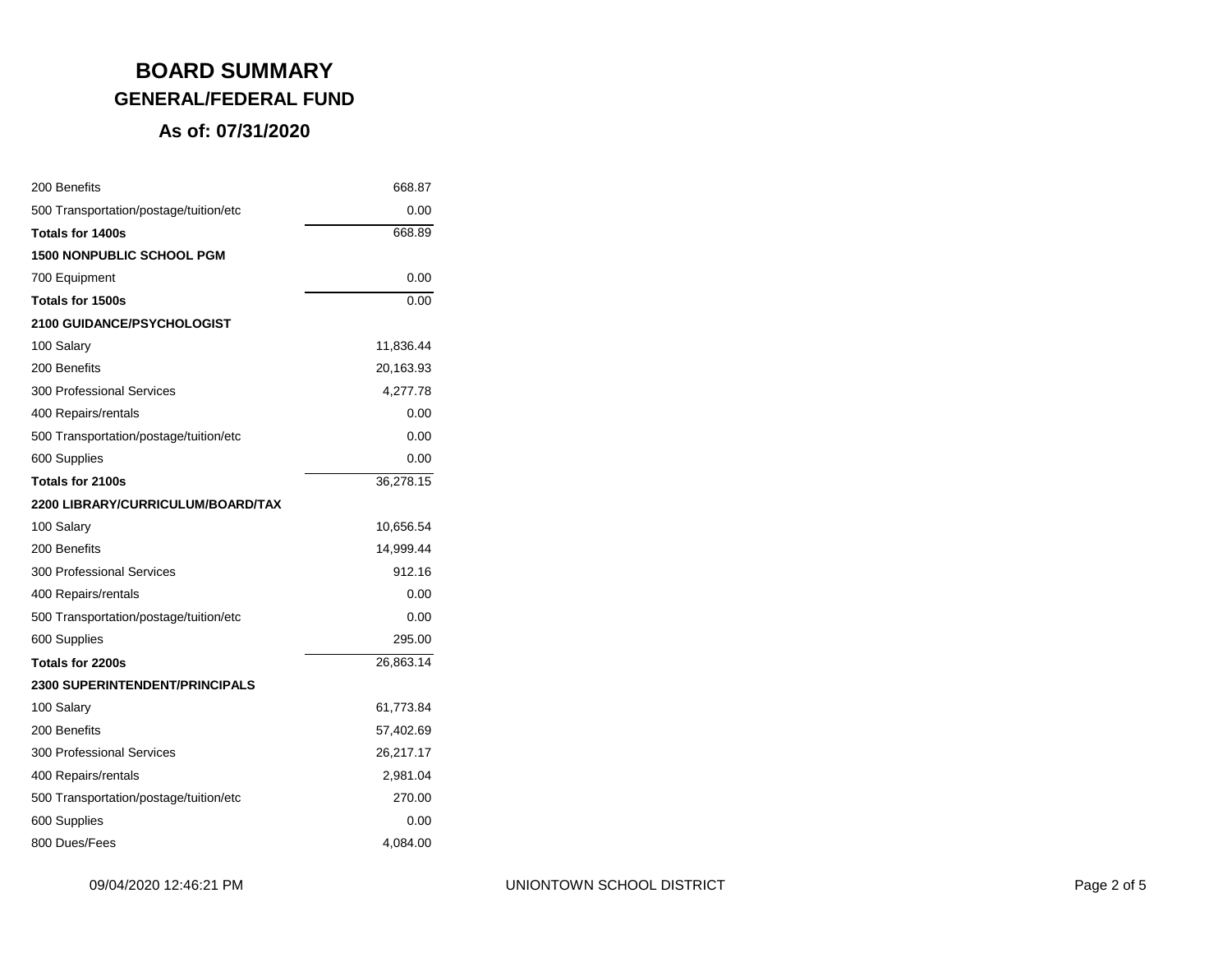| Totals for 2300s                             | 152,728.74 |
|----------------------------------------------|------------|
| <b>2400 NURSES/PHYSICIAN/DENTAL</b>          |            |
| 100 Salary                                   | 0.22       |
| 200 Benefits                                 | 5,908.63   |
| 300 Professional Services                    | 0.00       |
| 400 Repairs/rentals                          | 0.00       |
| 500 Transportation/postage/tuition/etc       | 0.00       |
| 600 Supplies                                 | 0.00       |
| 700 Equipment                                | 0.00       |
| Totals for 2400s                             | 5,908.85   |
| <b>2500 BUSINESS OFFICE</b>                  |            |
| 100 Salary                                   | 15,309.80  |
| 200 Benefits                                 | 10,501.27  |
| 300 Professional Services                    | 0.00       |
| 400 Repairs/rentals                          | 181.00     |
| 500 Transportation/postage/tuition/etc       | 0.00       |
| 600 Supplies                                 | 250.82     |
| 800 Dues/Fees                                | 105.00     |
| Totals for 2500s                             | 26,347.89  |
| <b>2600 BUILDINGS &amp; GROUNDS/SECURITY</b> |            |
| 100 Salary                                   | 88,551.89  |
| 200 Benefits                                 | 95,076.47  |
| 300 Professional Services                    | 0.00       |
| 400 Repairs/rentals                          | 31,537.35  |
| 500 Transportation/postage/tuition/etc       | 40,999.50  |
| 600 Supplies                                 | 3,489.58   |
| 700 Equipment                                | 0.00       |
| 800 Dues/Fees                                | 139.61     |
| Totals for 2600s                             | 259,794.40 |
| <b>2700 TRANSPORTATION</b>                   |            |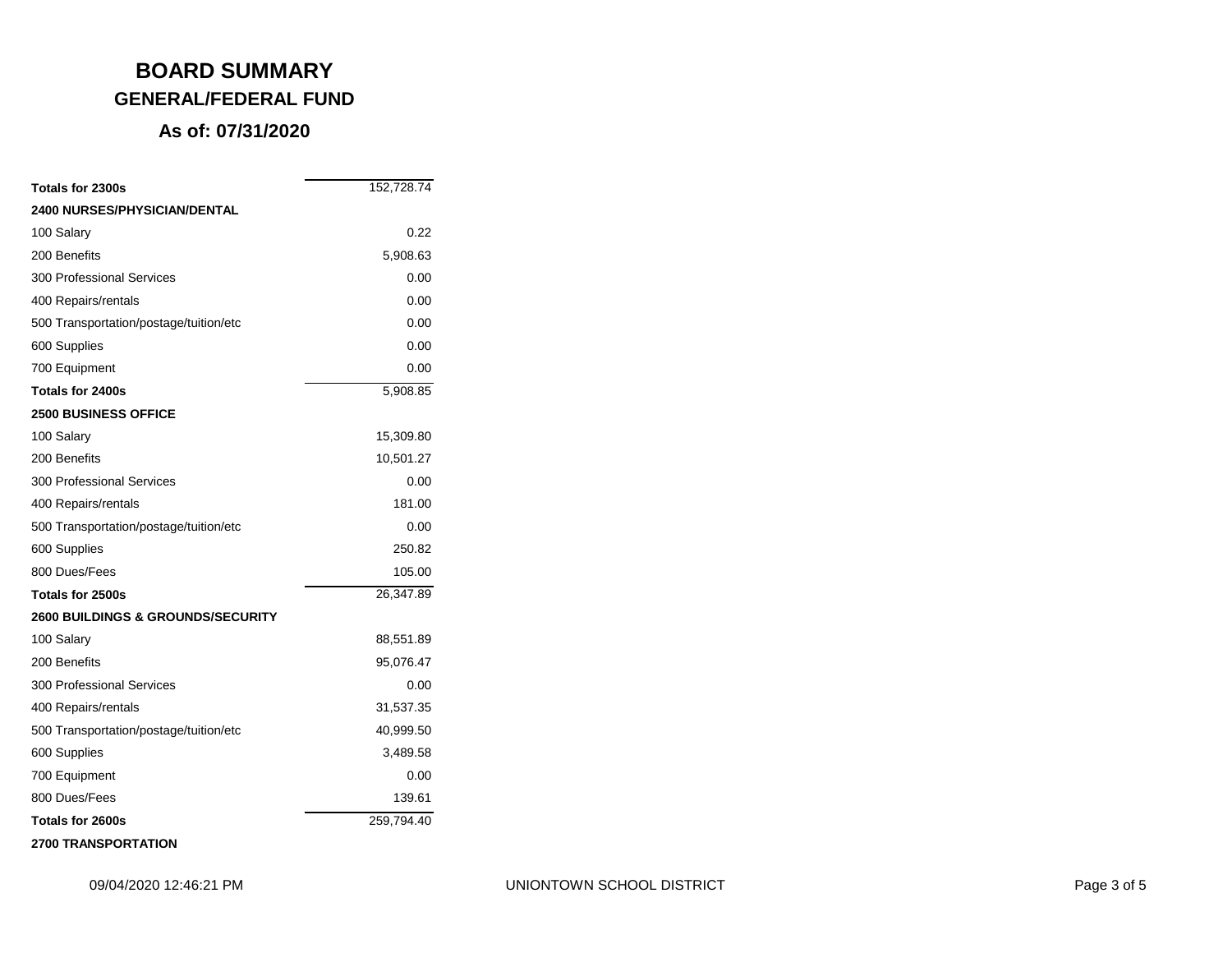### **As of: 07/31/2020**

| 100 Salary                             | 8,383.38  |
|----------------------------------------|-----------|
| 200 Benefits                           | 7,959.09  |
| 400 Repairs/rentals                    | 714.30    |
| 500 Transportation/postage/tuition/etc | 0.00      |
| 600 Supplies                           | 0.00      |
| 800 Dues/Fees                          | 0.00      |
| Totals for 2700s                       | 17,056.77 |
| <b>2800 TECHNOLOGY</b>                 |           |
| 100 Salary                             | 6,898.56  |
| 200 Benefits                           | 6,467.69  |
| 300 Professional Services              | 0.00      |
| 400 Repairs/rentals                    | 1,675.84  |
| 500 Transportation/postage/tuition/etc | 0.00      |
| 600 Supplies                           | 7,750.00  |
| 700 Equipment                          | 0.00      |
| 800 Dues/Fees                          | 50.00     |
| Totals for 2800s                       | 22,842.09 |
| <b>2900 INTERMEDIATE UNIT</b>          |           |
| 500 Transportation/postage/tuition/etc | 0.00      |
| Totals for 2900s                       | 0.00      |
| <b>3200 ATHLETICS</b>                  |           |
| 100 Salary                             | 0.00      |
| 200 Benefits                           | 0.00      |
| <b>300 Professional Services</b>       | 0.00      |
| 500 Transportation/postage/tuition/etc | 0.00      |
| 600 Supplies                           | 0.00      |
| 700 Equipment                          | 0.00      |
| 800 Dues/Fees                          | 0.00      |
| Totals for 3200s                       | 0.00      |
|                                        |           |

**3300 COMMUNITY SERVICES**